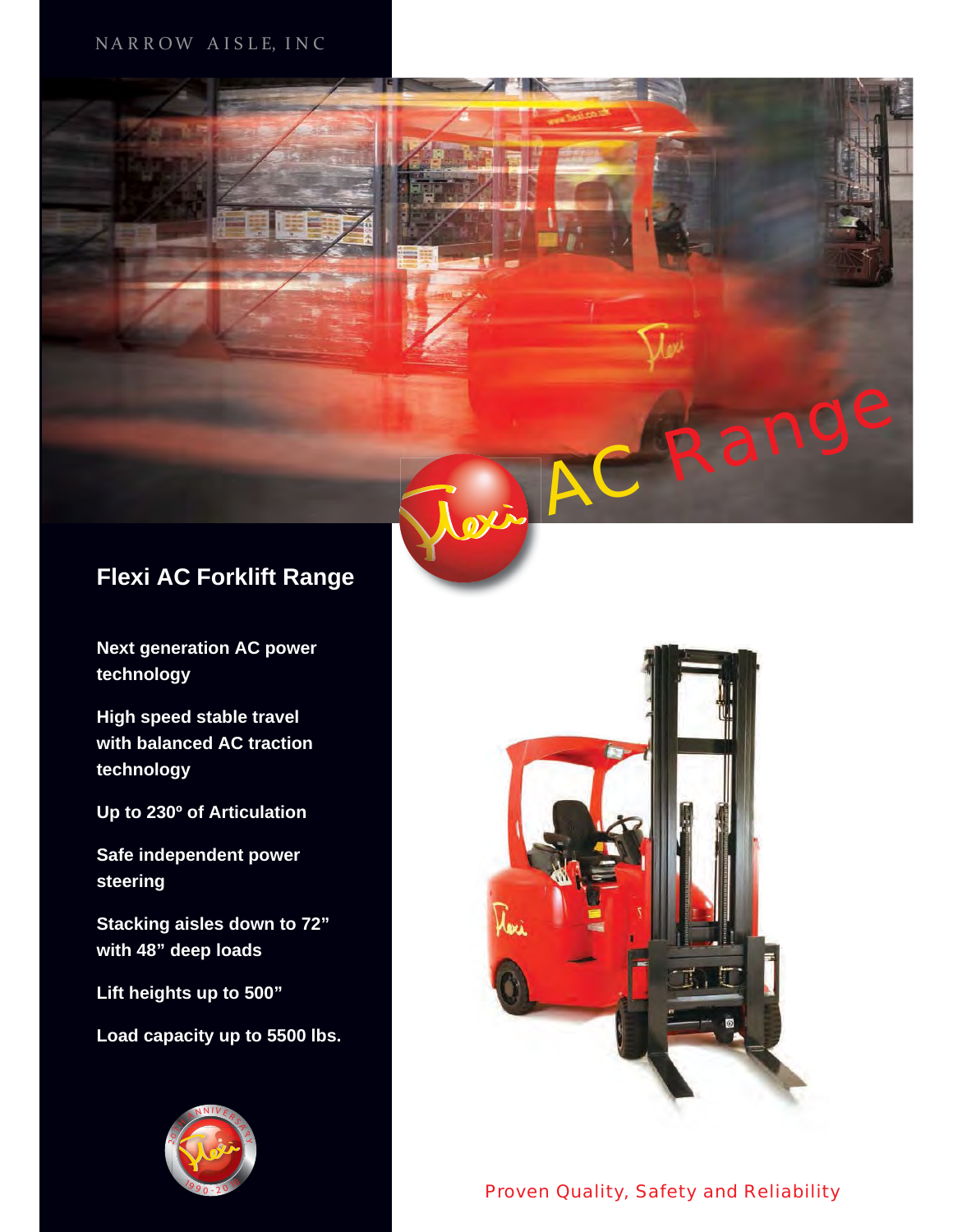#### NARROW AISLE, INC

## **Flexi VNA AC**

- Convert existing costly guided very narrow aisle operations to Flexi
- Flexi VNA can work in just 72" with 48" deep loads
- Unique 230° over rotation
- **Lift heights to over 300"**
- Unique compact front axle maximum aisle clearance
- Chassis only 39" wide
- $\blacksquare$  Truck weight spread over four wheels, low point loadings, reduced tire wear
- AC technology for increased speed and lower power consumption
- Independent 1.8 KW power steering motor conserves energy.
- No mechanical components under battery



## **Flexi HiMAX AC**

- **Lift heights to over 500"**
- $\blacksquare$  Heavy duty fixed lift mast for unbeatable high level stability
- Side shifting and tilting forks means special flat floors not required
- Clear vision overhead guard
- CCTV/LCD HiDEF operator vision system
- $\blacksquare$  Two chassis widths 49 1/4" and 53 1/4" for optimum aisle way performance
- Heavy duty articulation design
- AC technology and independent power steering motor for maximum energy saving
- Saves space and adds 30% more ground level picking locations, compared to reach trucks.
- $\blacksquare$  No mechanical components under battery

## **Flexi EURO AC**

- Chassis only 39" wide
- 220° over rotation
- $\blacksquare$  Narrow front axle maximum aisle clearance
- Lift heights to over 362"
- Clear vision lift mast standard Clear vision overhead quard design exceeds all ANSI / ITSDF B56.1 - 2009 standards
- Four wheel design exceeds Stability Standards
- **Fast acceleration and travel speed** plus lower power usage with AC technology
- Independent 1.8KW power steering motor for maximum energy saving.
- No mechanical components under battery





- $\blacksquare$  Heavy duty Flexi for industrial customers who want to save space and increase pallet throughput
- Loads up to 5600 lbs.
- Lift heights to over 400"
- $\blacksquare$  Chassis widths 49 1/4", 53 1/4" and 57" for optimum aisle way performance
- Clear vision heavy duty lift mast as standard
- $\blacksquare$  Heavy duty articulation system
- **Extended shift work from high** capacity batteries and AC technology
- Independent 1.8KW power steering motor for safe operation and conservation of energy.
- No mechanical components under battery



■ Front wheel drive for smooth, precise<br>
accurate stacking<br>
Two chassis widths -47 1/4" and 49 1/4"<br>
for maximum safe travel clearance in aisle<br>
■ AC technology and independent power<br>
steering motor for low energy usage a ■ Our rebuild/recondidionaing process consists of: • Always rebuilding the 3 electric motors, traction, hydraulic and power stearing. • Always replacing the entire brake system with the Knott system that is used on our current production models. • Checking the Flexi thoroughly and repairing mechanical functions as needed.

## **AC 1200**

**Flexi** 

standard

standard

safe stacking

 $\blacksquare$  Proven reliable platform with common parts across the whole range ■ Works inside and outside  $\blacksquare$  Heavy duty clear vision lift mast as

■ Clear vision overhead guard as

■ Lift heights up to 374" for

Large cushion rubber tires all around, non-marking options Easy battery changing, roll out feature accurate stacking  $\blacksquare$  Two chassis widths - 47 1/4" and 49 1/4"

 for maximum safe travel clearance in aisle ■ AC technology and independent power steering motor for low energy usage and

No mechanical components under battery



safe operation



# **Rebuilt/Reconditioned**

■ We try to repurchase all used Flexi forklifgts

Most are our G3 and G4 models with DC power.

- we can find.
	-
	-
	-
	- Replacing pats as needed.
	- Installing a new battery.
	- Painting the forklift like new. • Installing new tires.
	- Installing a new seat.
	-
	-
	-

• Including a used charger that has been

tested and found to be in good condition.

**Every Rebuilt/Reconditioned Flexi is mechanically** 

in excellent condition and looks as good as the one pictured above.